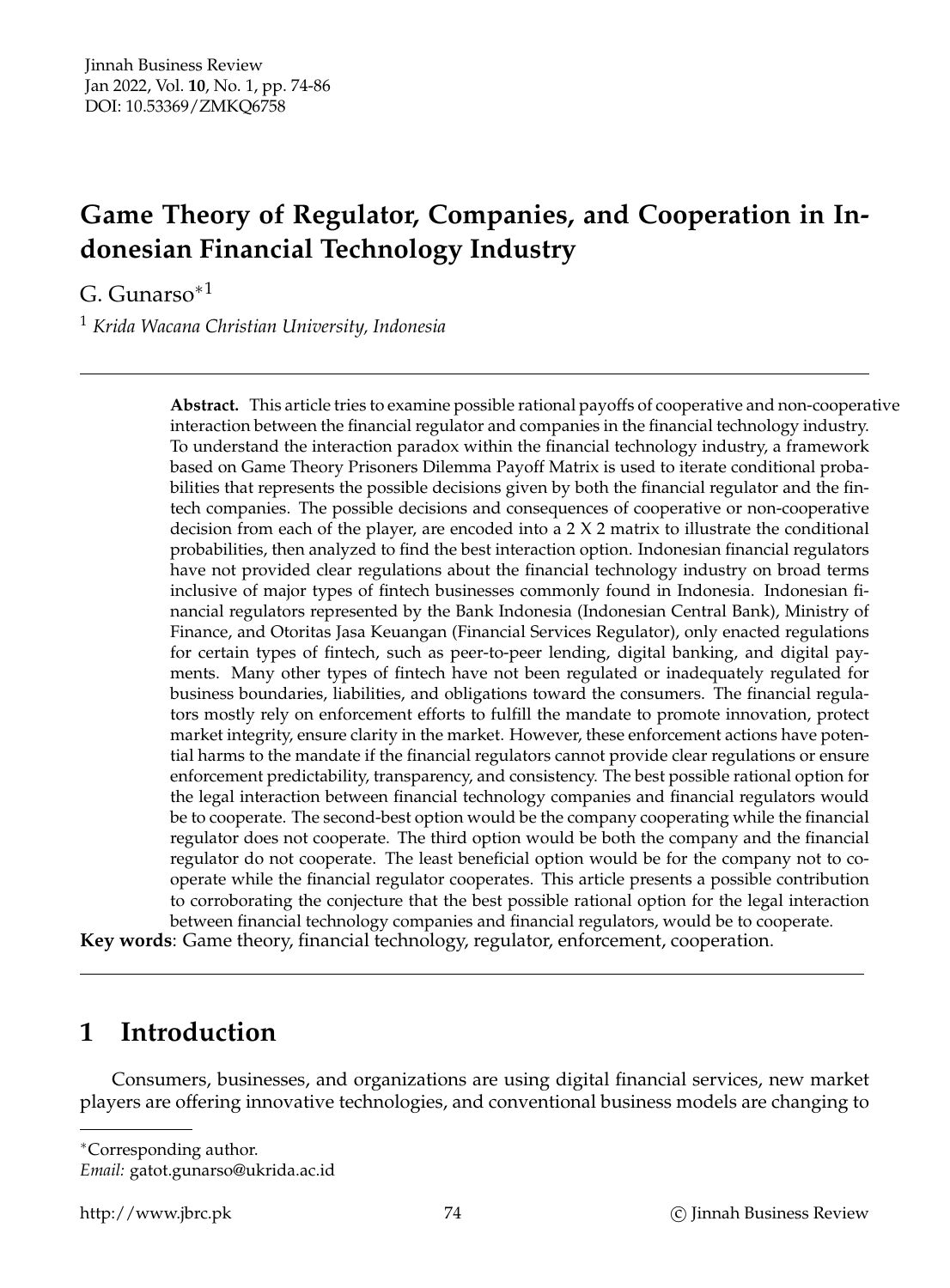stay competitive in the market.

Innovation in business digitalization introduced new business definitions such as digital assets, cryptocurrencies, and crypto-assets [\(Cumming et al.,](#page-10-0) [2019\)](#page-10-0). Developments in telecommunication and information technology drive this digitalization adoption in various business applications, especially during the Covid-19 pandemic.

New emerging technologies such as Distributed Ledger Technology, blockchain, artificial intelligence, IoT, and tokenization have enabled innovations in financial services [\(Xu et al.,](#page-12-0) [2019\)](#page-12-0). These new businesses bring both positive and negative impacts to the economy. Ideally, innovations should bring positive impacts. Part of the function of financial regulators is to ensure the innovations could bring positive impacts and prevent the innovations from harming society [\(Gobble,](#page-11-0) [2017;](#page-11-0) [Tsindeliani and Egorova,](#page-12-1) [2020\)](#page-12-1).

Financial technology provides access to financial services for consumers and answers the difficulties due to social distancing necessary to dampen the Covid-19 pandemic. E-commerce, food delivery, vehicle sharing, and digital payment keep the commerce and industry going amid the lockdowns and other human mobility restrictions. Online banking services using identity verification enable consumers to open financial accounts and use financial services without the need to physically come to a branch [\(Lee,](#page-11-1) [2020\)](#page-11-1).

Financial technology (fintech) companies emerged as the results of inventions of new financial products, the new access to the markets, and the newly created void unfilled by incumbent financial institutions. Cryptocurrency is one of the fintech innovations, possesses unique attributes of pseudo-currency that have high volatility price, with a high risk of trust abuse from the companies involved in the trading [\(Liu and Serletis,](#page-11-2) [2019\)](#page-11-2). Peer-to-Peer lending companies have a very high Non-Performing Loans rate which caused the companies to violate the privacy of their debtors to collect their dues [\(Wang et al.,](#page-12-2) [2020\)](#page-12-2). These examples show the agency risks related to the lack of clarity in regulations for the relatively new industry.

The global financial crisis in 2008 caused by the abuse of trust and legal loopholes by worldclass financial institutions, initiated the reform of financial regulation in the United States and many other countries around the world [\(Magnuson,](#page-11-3) [2018\)](#page-11-3). The China government did a major shutdown of thousands of P2P lending in China due to the imminent danger of high-rate of Non-Performing Loans and the inability to comply with the regulations, from around 5,000 fintech companies to almost zero at the beginning of the year 2000 [\(Wang et al.,](#page-12-2) [2020\)](#page-12-2). In both cases, the financial regulators were alarmed by the possible systemic risk posed to the broader economy, which was caused by the reckless decisions from the financial institutions' executives to pursue profit [\(Adriana and Dhewantoa,](#page-10-1) [2018\)](#page-10-1). The danger was compounded by the too big to fail mindset among executives. These two cases alone could represent the magnitude of the interactions and consequences, when financial institutions that heavily use technology as part of their offers to the consumers, deliberately abuse the unclear regulations and the absence of proper enforcement.

Fintech products have helped consumers to access various government stimuli in response to the Covid-19 pandemic. Ensuring convenient, safe, and reliable operation of fintech has become more important, as more consumers access financial services online while employees themselves work remotely. Digital technologies will be paramount to reignite, relaunch, and revamp the economy across sectors, including Indonesia. Users of financial services must be protected against risks stemming from increased reliance and agency risks related to financial technology proliferation [\(Cumming et al.,](#page-10-0) [2019;](#page-10-0) [Kharisma,](#page-11-4) [2020\)](#page-11-4).

Regulators around the world adopt innovatively, trusted digital solutions for better policyshaping, information management, and administrative processes to forge truly digitally trans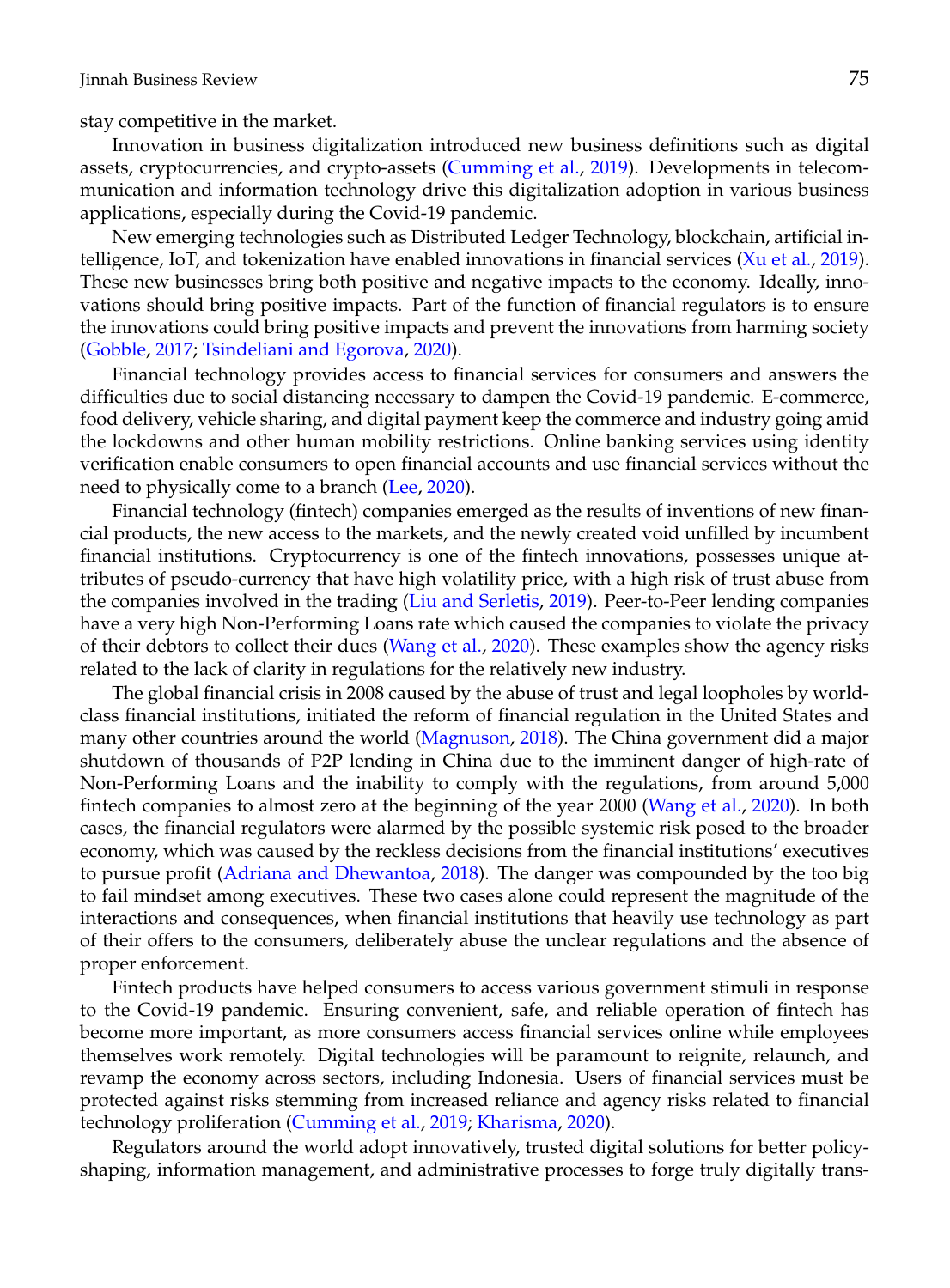formed, user-focused, and data-driven policies and regulations. A stable, innovative, and competitive financial system is necessary to develop the Indonesian economy and to contribute to sustainable growth in other industrial and commercial sectors.

Financial regulators in Indonesia have not provided unambiguous regulations about financial technology, be it inclusive legal definition on digital assets, companies obligation and boundaries, or transparent enforcement actions [\(Kharisma,](#page-11-4) [2020\)](#page-11-4). Ideally, regulators should create regulations that promote innovation, protect market integrity, and ensure clarity in the market [\(Lee,](#page-11-1) [2020\)](#page-11-1). Indonesian financial regulators and fintech companies could use this article to explore the possible actions and consequences of cooperating or non-cooperating in the regulation compliance matters and identify the best option that maximizes benefits for both sides.

If viewed using the Game Theory approach, the interaction process between regulators and fintech companies in Indonesia can be seen as a game between two parties as players involved to achieve maximum benefits for both the players and public benefits as the ultimate goal of the game [\(Guseva,](#page-11-5) [2020\)](#page-11-5). This paper assumes both the fintech companies and financial regulators are driven by logical decisions and would like to achieve maximum benefit. The Prisoners Dilemma game is a very simple game with a  $2 \times 2$  Matrix that can be used to illustrate the interaction of two or more players to achieve maximum benefit. Although it would be unwise to assume that the entire real-world interactions between the players can be oversimplified in a 2 X 2 matrix, game theory has been used to explain the interaction of various business and behavior interactions due to its simplicity [\(Fader and Hauser,](#page-10-2) [1988\)](#page-10-2). This paper offers the extension of understanding of how the Prisoners Dilemma game, as a part of Game Theory, can be used to represent the interaction of financial regulators and fintech companies.

#### **2 Literature Review**

A report from McKinsey defines fintech as financial services delivered via mobile phones, the internet or card [\(Manyika et al.,](#page-11-6) [2016\)](#page-11-6). Fintech includes a wide range of new financial products, businesses, services, communication, a software application from financial service providers [\(Gomber et al.,](#page-11-7) [2017\)](#page-11-7). Fintech is a term invented in the 1990s, used to describe technology-enabled innovation in financial services that create new business models, services, applications, processes, or products with significant effects on financial markets and institutions, which might provide new ways of how financial services are provided [\(EC,](#page-10-3) [2011\)](#page-10-3). As fintech's broad definition is still evolving and expanding, there is no absolute definition of what kind of financial products and services are considered as fintech. By common understanding, fintech covers products, services, technology, infrastructure, concepts, systems, that enable individuals and companies to have access to a financial service via the internet without the need to physically visit a branch or of the financial service provider [\(Lee,](#page-11-1) [2020;](#page-11-1) [Omarova,](#page-11-8) [2019;](#page-11-8) [Yadav and](#page-12-3) [Brummer,](#page-12-3) [2019\)](#page-12-3).

Innovation in financial services increases access to finance among individuals, reduces the cost of financial intermediation for financial service providers, and increases aggregate expenditure for governments, which in the end will bring positive effects to the economy [\(Ozili,](#page-11-9) [2018\)](#page-11-9). Fintech can improve financial inclusion, expand financial services to previously untouchable by financial sectors, and provide basic financial access to unbankable individuals [\(Lee,](#page-11-1) [2020\)](#page-11-1).

Fintech can provide affordable, convenient, and secure financial services to individuals from developing countries that have fragmented and fragile financial sectors [\(Hornuf et al.,](#page-11-10) [2016\)](#page-11-10), The accessibility and affordability of financial services around can help billions of poor customers to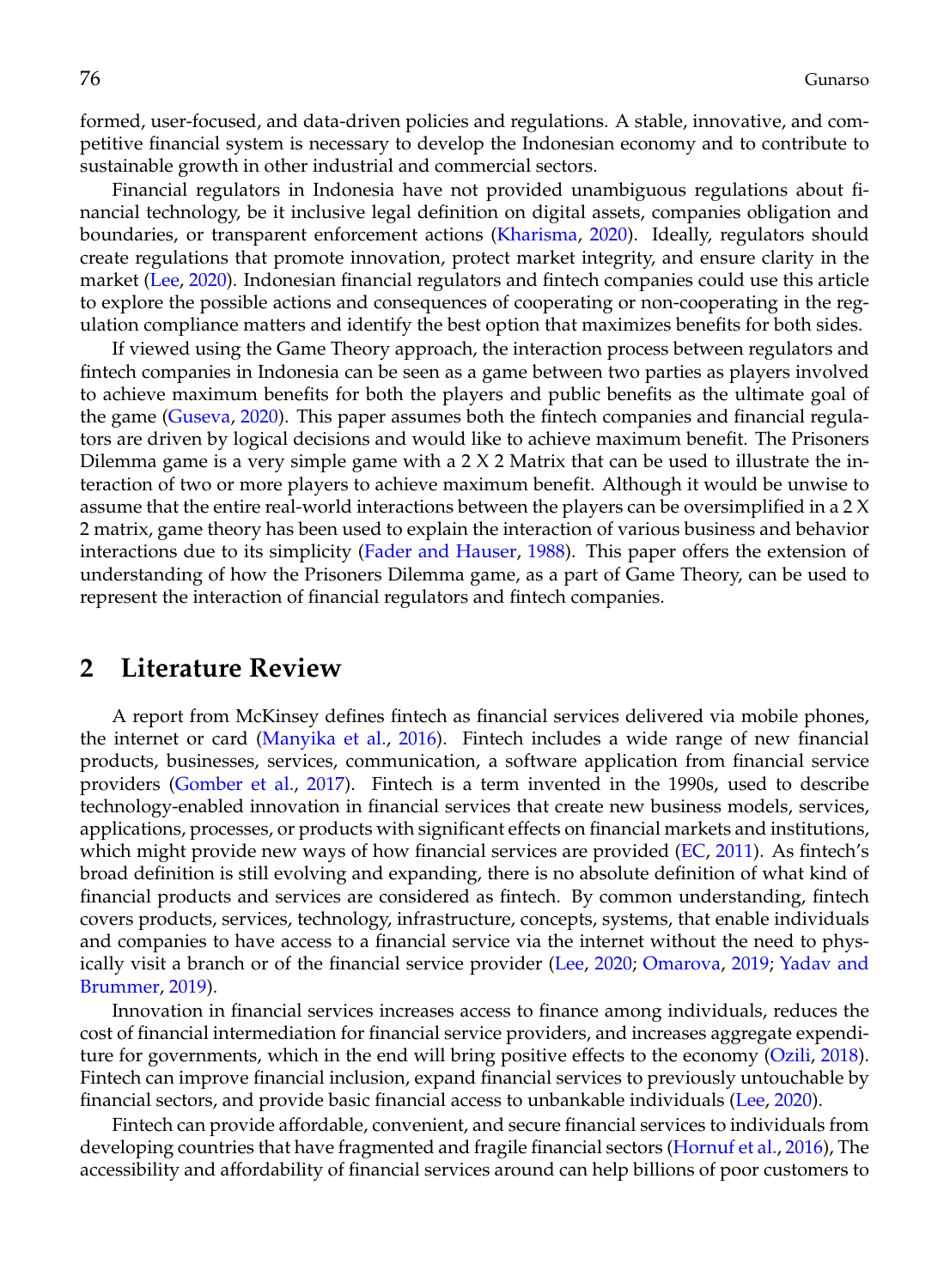move from inefficient and high-cost cash-based transactions to digital financial transactions on secured fintech platforms [\(Flaming,](#page-11-11) [2021\)](#page-11-11).

Fintech increases the gross domestic product (GDP) by providing access to financial products and services for individuals and companies that can increase GDP levels. The digitalized economy can improve economic stability and simplify financial intermediation by regulators, both for customers and the country [\(Ozili,](#page-11-9) [2018\)](#page-11-9).

Consultations held by the European Commission in 2020 showed that: Innovations based on distributed ledger technology (DLT) or artificial intelligence (AI) can improve financial services benefits for consumers and businesses, boosting financial technology will support Europes economic recovery strategy and broader economic transformation, strengthening European digital financial sector will increase funding of Green Deal and the New Industrial Strategy for Europe [\(EC,](#page-10-3) [2011\)](#page-10-3).

Fintech innovation can have long-term positive effects on banking performance, in terms of profitability, scalability, and network performance [\(Scott et al.,](#page-11-12) [2017\)](#page-11-12). Fintech uses big data analytics and processing to improve customer satisfaction, marketing efficiency, and adaptive strategic management [\(Hassani et al.,](#page-11-13) [2018\)](#page-11-13).

Fintech benefits governments by providing a platform for consumers to increase expenditures which generates higher tax revenue and a more transparent tax system [\(Manyika et al.,](#page-11-6) [2016\)](#page-11-6). Fintech benefits financial and monetary system regulators in reducing the circulation of counterfeit money, better access for monetary intervention and control to the market, and a more transparent reporting and monitoring system. For consumers, fintech can provide more personal finance control, quicker financial decision execution, convenient and secure commercial transactions, provide channels for improvement feedbacks aimed at the producers and financial service providers [\(Union,](#page-12-4) [2014\)](#page-12-4).

All the conditions and benefits from the emergence of fintech come with problems and concerns about the negative effects of fintech. Among the negative effects are cybercrime, infringement of data privacy, financial fraud, bogus or illegal investment schemes, and the use of fintech services for illegal purposes [\(Kharisma,](#page-11-4) [2020\)](#page-11-4).

Financial regulators in countries around the world have not provided clear definitions and scopes of fintech [EC](#page-10-3) [\(2011\)](#page-10-3); [Gobble](#page-11-14) [\(2015,](#page-11-14) [2017\)](#page-11-0); [Gomber et al.](#page-11-7) [\(2017\)](#page-11-7); [Manyika et al.](#page-11-6) [\(2016\)](#page-11-6); [Sangwan et al.](#page-11-15) [\(2019\)](#page-11-15). A few publications try to define fintech using the isolated definition and comprehensive definitions [\(Im et al.,](#page-11-16) [2011\)](#page-11-16). Some definitions cover various aspects of financial services in various countries from various perspectives [\(Chishti and Barberis,](#page-10-4) [2016\)](#page-10-4), focusing on banking [Hornuf et al.](#page-11-10) [\(2016\)](#page-11-10), or from multiple financial industry practical perspectives [\(Insights,](#page-11-17) [2019\)](#page-11-17).

[EC](#page-10-3) [\(2011\)](#page-10-3) (EC) through the Directorate-General Financial Stability, Financial Services, and Capital Markets Union (DG-FISMA) created 2020-2024 strategy with six objectives:

- 1. To facilitate a more integrated, liquid, and open market for cross-border investment and funding for its citizens and businesses.
- 2. To preserve financial stability, improve supervision and crisis management mechanisms, absorb and diversify risks, fight money laundering, and prevent terrorists financing.
- 3. To protect the consumers and investors in the European financial market, and to enhance market integrity.
- 4. To encourage private capital for sustainable investments.
- 5. To employ digital technology for safe, competitive, and inclusive financial services.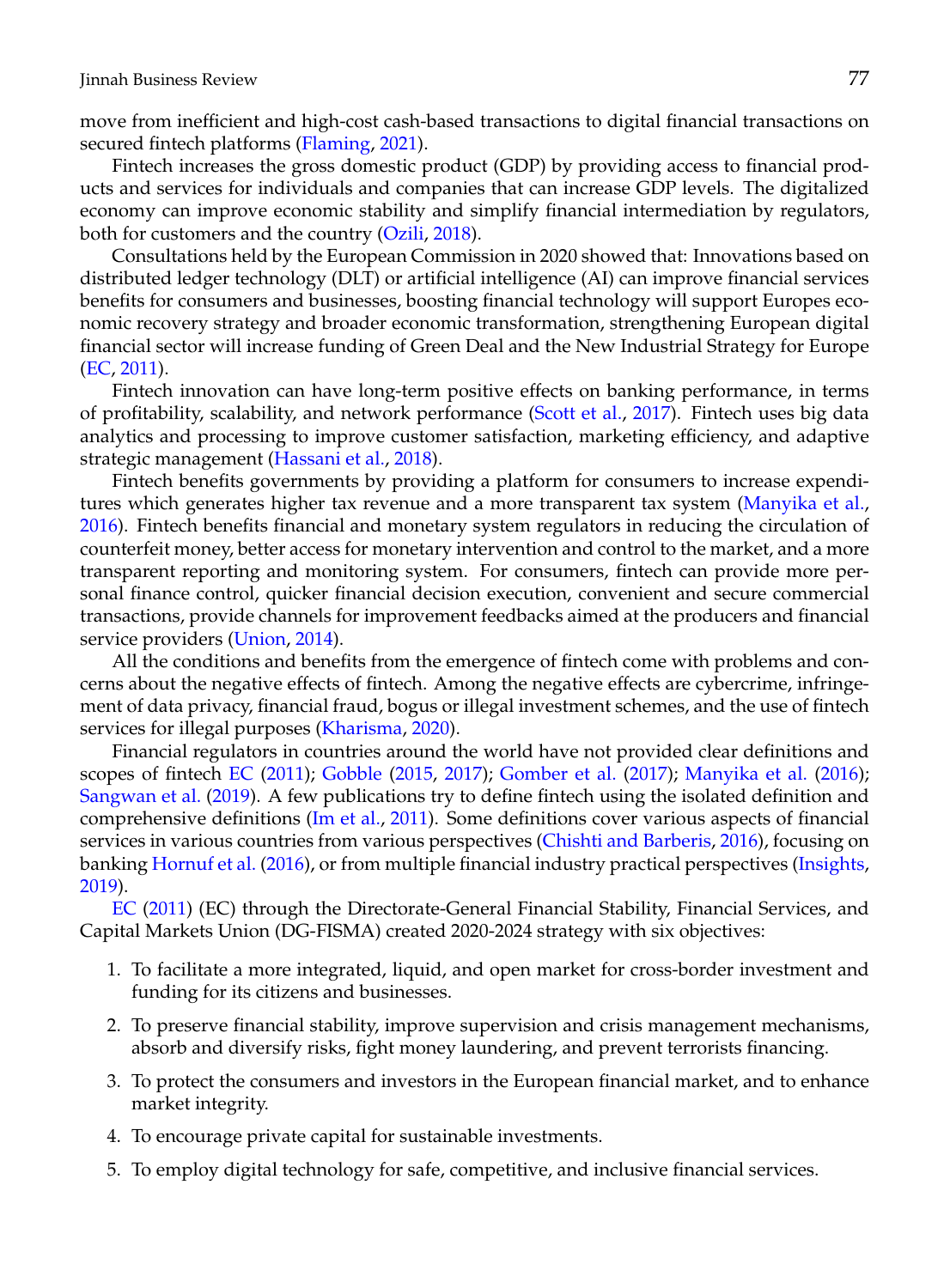6. To strengthen the EU financial systems sovereignty and competitiveness in an international environment.

The European Union (EU) choose to use ex-ante control established in its financial circuits, on-the-spot checks, and desk-based ex-post checks based on risk assessments. By focusing control on risks, it is expected to increase cost-effectiveness to allow a smooth implementation of planned activities and avoid the beneficiaries key operations. The objectives and actions of DG-FISMA are linked to several principles: Coordination and processes, integrity and compliance, data collection and analysis, direct management, indirect management, know-how, and equip-ment [\(Room et al.,](#page-11-18) [2020\)](#page-11-18).

Game theory is the study of how people, entities, or companies behave in strategic situations [\(Straffin Jr,](#page-11-19) [1993\)](#page-11-19). The strategic here refers to a situation in which a person, when provided with alternatives of action, must consider how others might respond to the action he takes. Strategic thinking is crucial in many business decisions. Because financial technology markets have only a small number of companies and regulators, each of the companies or regulators must act strategically. In the case of compliance to regulation, each company knows that its business continuance depends on both how it acts and how the regulator will act. In making its compliance decision, each fintech company should consider how its decision might affect the response of the regulator [\(Magnuson,](#page-11-3) [2018\)](#page-11-3).

Game theory is useful for understanding oligopolies and many other situations in which a small number of players interact with one another [\(Mankiw,](#page-11-20) [2020\)](#page-11-20). Game theory helps explain the strategies that fintech companies choose in the face of compliance demand in Indonesia, and the response or pre-emptive response from the regulator.

To analyze the economics of cooperation in the fintech industry, the game called the prisoners dilemma, can provide insight into why cooperation is difficult but necessary (Ockenfels et al., 2000). People fail to cooperate even when cooperation would make them all better off (von Neumann et al., 1944). The prisoners dilemma provides a general lesson that applies to fintech companies trying to maintain cooperation among their members and toward the financial regulators.

In the game theory, a strategy is called a dominant strategy if it is the best strategy for a player to follow regardless of the strategies pursued by other players [\(Mankiw,](#page-11-20) [2020\)](#page-11-20). The players here refer to the companies or the financial regulators. The key point of game theory is to understand the other players consequences, benefits, and losses when a decision is made [\(Dixit](#page-10-5) [and Nalebuff,](#page-10-5) [2008\)](#page-10-5). Understanding how a player will play the game allow the players to minimize losses and achieve maximum benefit.

Game theory shows that cooperation plays in strategic situations, and how good strategy must appropriately mix competition and cooperation [\(Dixit and Nalebuff,](#page-10-5) [2008\)](#page-10-5). The situations faced by the fintech companies are so diverse that the companies need to know some general principles and adapt them to the strategic games. Fintech companies must develop innovative strategies to survive and find cooperative prospects to grow in the market. Financial regulators must create an environment to support innovation in the market, protect the investors and consumers, and maintain market integrity [\(Lee,](#page-11-1) [2020\)](#page-11-1). Good strategic thinking consists of basic principles within the emerging science of strategy, including game theory [\(Straffin Jr,](#page-11-19) [1993\)](#page-11-19).

Games in game theory dont always have winners and losers, which means the results dont have to be zero-sum [\(Holt and Roth,](#page-11-21) [2004\)](#page-11-21). The games in the business, politics and social interactions can result in a win-win solution, lose-lose outcome, a combination of common interest, or coexistence of some conflicts.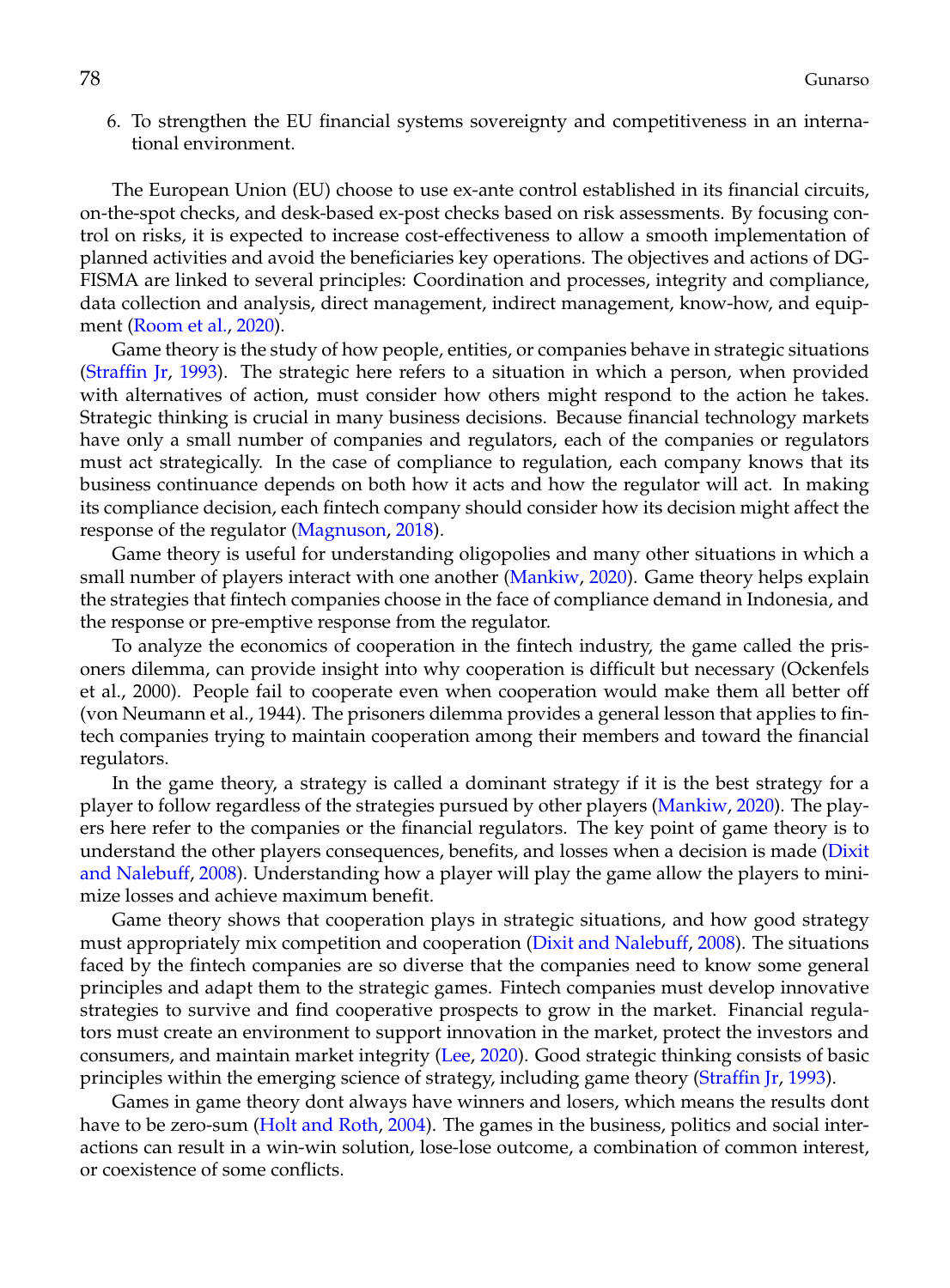A game involves the inter-dependence of the players decisions. There is two kinds of interactions in game theory: Sequential, where the players make alternating moves, and Simultaneous, where the players act at the same time, irrespective of the other players actions [\(Dixit and](#page-10-6) [Skeath,](#page-10-6) [2015\)](#page-10-6). Each player must be aware that there might be other active players in the game, who are similarly aware and might act in the game [\(Dixit and Nalebuff,](#page-10-5) [2008\)](#page-10-5).

Each player must pre-emptively understand the rule of the game, all others positions, benefits, and losses, then estimate the outcome [\(Dixit and Nalebuff,](#page-10-5) [2008\)](#page-10-5). The action that produces the maximum benefit is an integral part of this overall calculation [\(Straffin Jr,](#page-11-19) [1993\)](#page-11-19). When a fintech company or a regulator finds itself playing a strategic game, it must determine whether the interaction in the game is simultaneous or sequential. The compliance game in the fintech industry may have both elements, in which case the players must fit and adjust their strategy according to the context and situation at hand.

In sequential-move, each player should estimate the other players future responses and calculate his own best current move. To anticipate where our initial decisions will ultimately lead, then use this information to calculate our best choice, is called Backward Reasoning [\(Dixit and](#page-10-5) [Nalebuff,](#page-10-5) [2008\)](#page-10-5). Strategic situations usually involve decision sequences with several alternatives on each decision [\(Geckil,](#page-11-22) [2016\)](#page-11-22). A tree diagram to illustrate the choices in the game can visualize the map toward correct reasoning in such games. Players face strategic uncertainties from other players choices, which is different from the natural aspects of chance. Backward reasoning along a tree diagram can help to analyze and explain games when the players must move sequentially.

In the case of the fintech industry in Indonesia, there are concerns about whether the game theory can predict, estimate, or explain, the result from the interaction among the players? Will the actual outcome emerge as the result of an actual interaction among the players? Currently, there is mixed evidence from behavioral economics and game theory, showing support and refutation of the game theory predictive result.

#### **3 Research Methods**

This paper use literature-based research on publications about fintech developments, regulations, and applications in Indonesia, China, Europe, and other countries. The framework built in this paper is based on Prisoners Dilemma Game Theory. The rational analysis is based on the assumptions both the financial regulators and fintech companies will take rational decisions to maximize the benefits [\(Hogarth and Karelaia,](#page-11-23) [2006\)](#page-11-23).

The fintech companies and financial regulators can be seen as playing a game form during their interaction. Each of them has alternatives of strategies according to its objectives. The chosen strategies will determine the outcome. Ideally, the game assumes that individuals will always announce their true strategies and that the expected result will be produced as the result of the selected strategy [\(Manyika et al.,](#page-11-6) [2016\)](#page-11-6).

#### **4 Results and Discussions**

The unclear definitions and scopes resulted in ambiguous or inadequate regulations about financial technology [\(Guseva,](#page-11-5) [2020\)](#page-11-5). Indonesian financial regulators face similar difficulties in enacting regulations that have an inclusive legal definition on digital assets, companies obligations, and boundaries, or transparent enforcement actions. Regulators should create regulations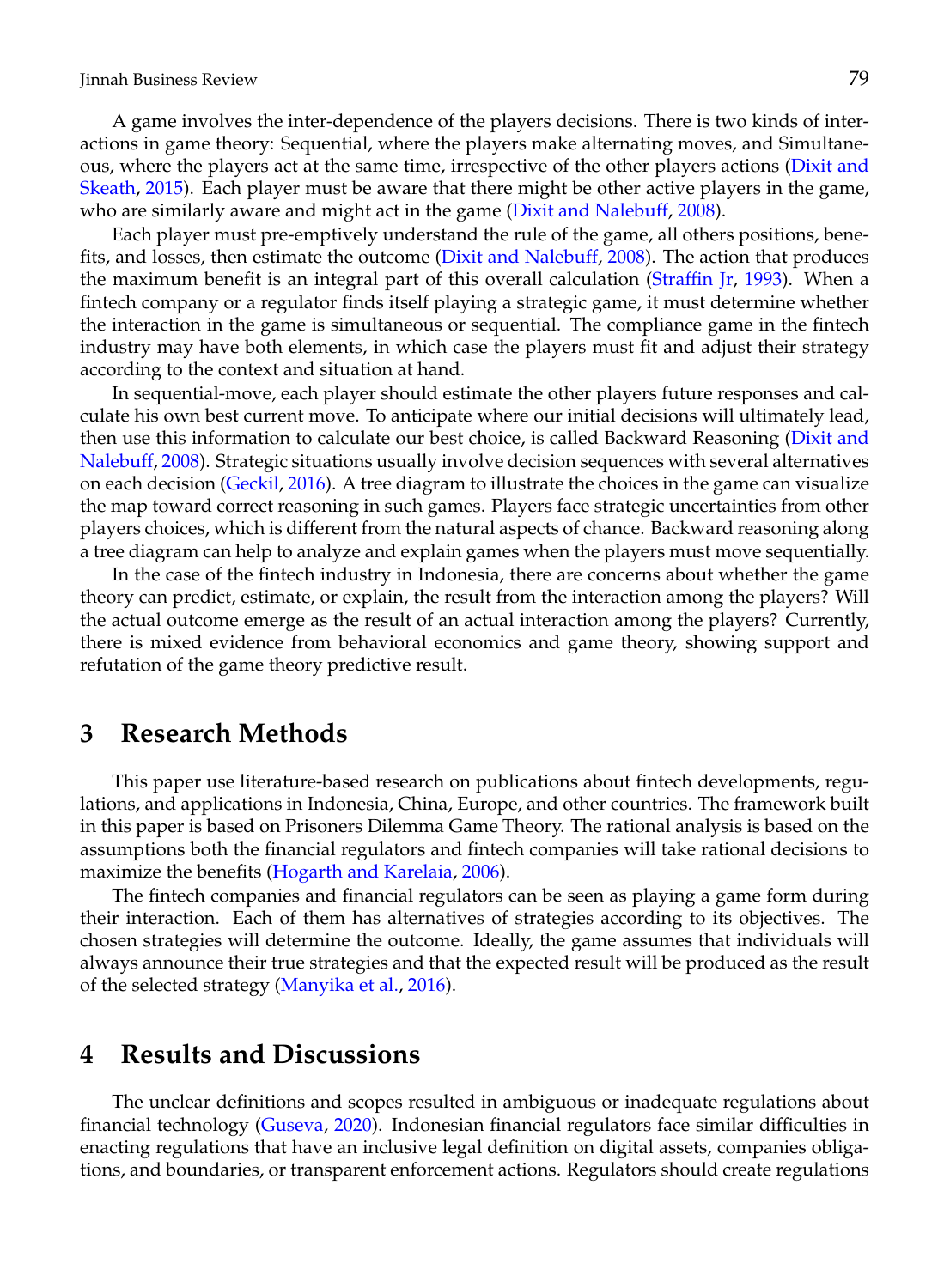that promote legal innovation, protect market integrity and safety, and ensure sustainability in the market [\(Lee,](#page-11-1) [2020\)](#page-11-1).

Every regulation has two sides of players, the regulator(s) and the regulated(s). Regulations should facilitate safe and transparent financial markets, able to adequately protect consumers and investors interests. and promote market integrity [\(Guseva,](#page-11-5) [2020\)](#page-11-5). By mapping the interactions that might happen during the interaction between the Indonesian financial regulators and the Indonesian fintech companies, both the regulators and the companies can predict the types of interactions that could happen, then minimize the adverse effects.

Viewed using the Game Theory approach, the interaction process between regulators and fintech companies in Indonesia, can be seen as a game between two parties as players involved to achieve maximum benefits for both the players and public benefits as the ultimate goal of the game [\(Dixit and Nalebuff,](#page-10-5) [2008\)](#page-10-5).The focus of this paper is to find the best approaches to how the financial regulators and fintech companies should interact in the game of cooperation and non-cooperation [\(Guseva,](#page-11-5) [2020\)](#page-11-5).

The earliest specific regulation about fintech in Indonesia is from Otoritas Jasa Keuangan (OJK), the Indonesian Financial Services regulator in 2016. Meanwhile, Bank Indonesia, the Indonesian Central Bank, produced a regulation specifically about fintech starting year 2017. The Indonesian Ministry of Communication and Information Technology, in 2018 issued a study on big data, artificial intelligence, blockchain, and financial technology. Currently, there is no higher law created by the House of Representatives or the Indonesian Government specifically to regulate the fintech industry in Indonesia [\(Kharisma,](#page-11-4) [2020\)](#page-11-4).

After the regulations were enacted, the interaction among the Indonesian financial regulators (FA) and the fintech companies became a game of complete but imperfect information. The FA and the fintech companies knew the available strategies but did not know in advance what each of them would do. This paper uses the traditional game theory methods of looking at the available strategies for the players, and the equilibrium that will result if each player undertakes a strategy.

The following table summarizes the available strategies and the result when each player uses a strategy:

|                             |           | <b>Fintech companys Action</b>                                         |                                     |
|-----------------------------|-----------|------------------------------------------------------------------------|-------------------------------------|
|                             |           | Cooperate                                                              | Not cooperate                       |
| <b>Financial regulators</b> | Cooperate | (+)Firms Business Continuance                                          | (+)Firms Business continuance       |
| Action (FA)                 |           | (+)Firms Recognition                                                   | $(+)$ companys cost to comply       |
|                             |           | $(+)$ FA. Innovation                                                   | (-)FA.No Legitimate Innovation      |
|                             |           | (-)F. Cost to Comply                                                   | (-) FA. No Market Integrity         |
|                             |           | Not cooperate (+)FA. Maximum Market Integrity (+) FA. Market Integrity |                                     |
|                             |           | (-)Firms Unsuccessful Compliance (-)Firms Business Disruption          |                                     |
|                             |           | (-) FAs Cost of Enforcement                                            | (-) companys Cost of a Legal battle |
|                             |           | (-) FA. Reduced Innovation                                             | (-) FA. Maximum Cost of Enforcement |
|                             |           |                                                                        |                                     |

Table 4.1: Risk Register

In the upper left column, both the financial regulators and fintech companies decided to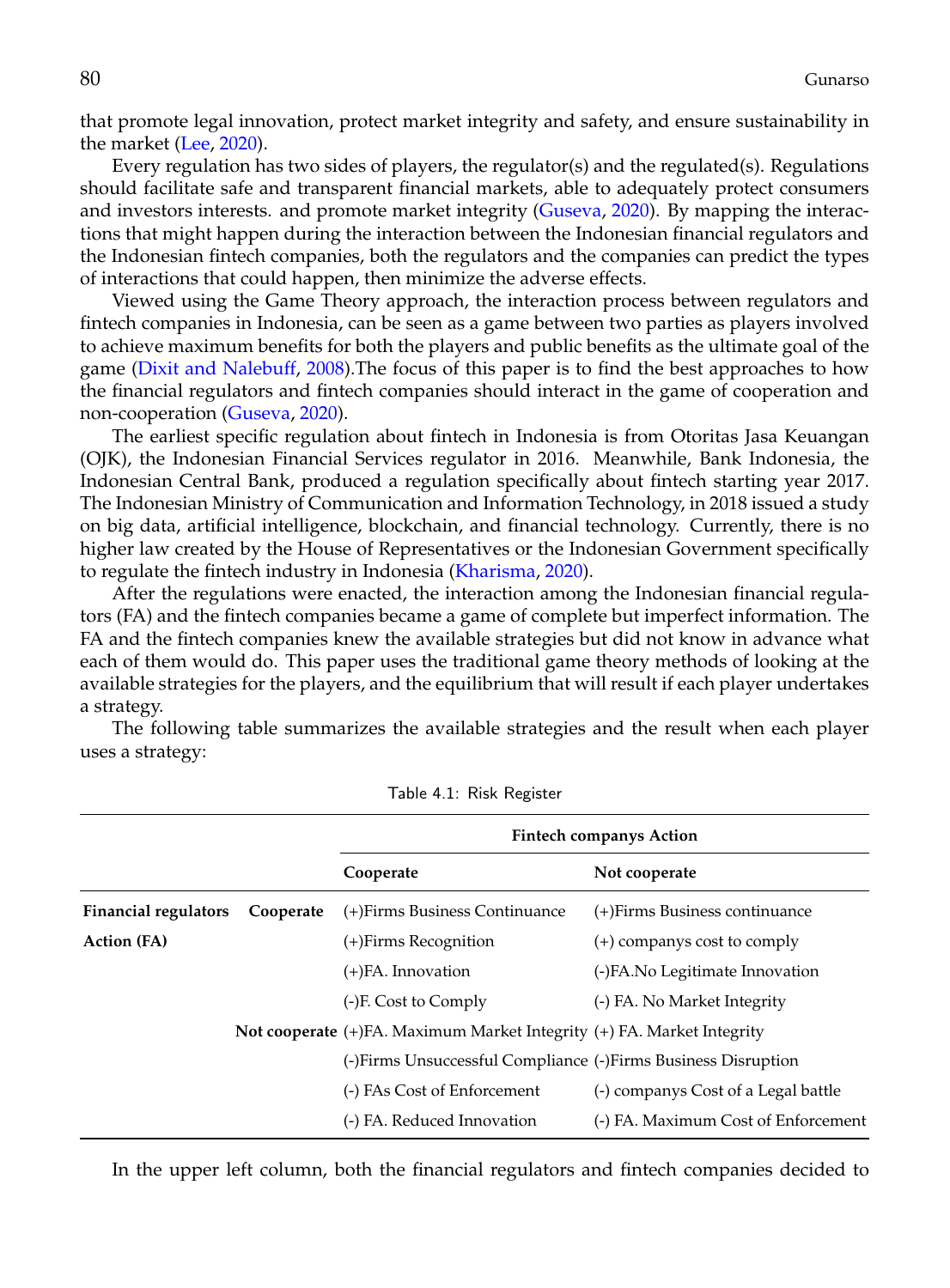cooperate. The company decided to comply with the regulations enacted by the financial regulators. The financial regulators cooperate by assisting the company to comply, simplifying the reporting and assessment processes, showing leniency for the companies that attempt to comply even when it is not fully compliant yet, and resorting to enforcement as the last resort.

The outcome for this part is the company will ensure its business continuance within the jurisdiction of Indonesian regulations, have recognition from the government to legally operate in Indonesia, and can develop new financial technology services legally. However, the company must incur the cost to comply with the regulations. The financial regulators can build trust with the fintech industry, support legal innovation, and incentivize similar fintech company creations.

In the upper right column, the fintech company decided not to cooperate while the financial regulator chose to cooperate. The company decided deliberately not to comply with the regulations enacted by the financial regulators. The financial regulators cooperate by letting a blind eye or not enforcing the regulation.

The outcome for this second strategy is, the company will have its business continuance within the jurisdiction of Indonesian law, despite the company having broken the regulation. The company will not have to pay any cost to comply with the regulations, because the financial regulators chose not to enforce the regulation. The absence or lack of effective enforcement will diminish the incentives for fintech companies to have innovations that are legal and beneficial for the public. Instead, the fintech companies will pursue innovations that benefit the companies, regardless of the benefit for the public and integrity of the financial market.

This second strategy is the dominated strategy in the Game Theory because every company knows that the financial regulator will never choose this strategy for two reasons: the economic damage caused by the illegal activities by the companies, and the diminishing incentives for companies to have innovations within legal boundaries. In this strategy, the financial regulator will fail to fulfill its purpose of existence, to regulate the market and protect the investors. When investors have no adequate protection, they will exit the market and destroy the market's reputation.

In the lower-left column, the fintech company decided to cooperate but the financial regulator decided not to cooperate. The company tried its best to comply, but the financial regulator always chooses enforcement when there is a mistake or flaw in the companys compliance effort.

The result of this third strategy will cause the financial regulator to have a significant increase in the cost of enforcement, and the other fintech companies will be reluctant to create new financial services or experiment with new financial innovations. However, this strategy will create maximum market integrity because there will be zero tolerance for incompliance. The cost enforcement might include the form of class suit action by the fintech company against the financial regulator.

For the last strategy in the lower-right column, both the fintech company and the financial regulator decided not to cooperate [\(Maskin,](#page-11-24) [1999\)](#page-11-24). The company will resist or evade regulations as best as it could, and the financial regulator will always pursue the course of enforcement on every possible violation.

The result of this fourth strategy is the company will experience business disruption as soon as the financial regulator begins to enforce the regulation. The company will have a legal battle against the financial regulator on every possible violation. The financial regulator will suffer a maximum cost of enforcement. The other fintech companies will not be able to innovate anything, in the fear of rigid enforcement from a zero-tolerance policy by the financial regulator. However, this strategy will have market integrity as the main benefit.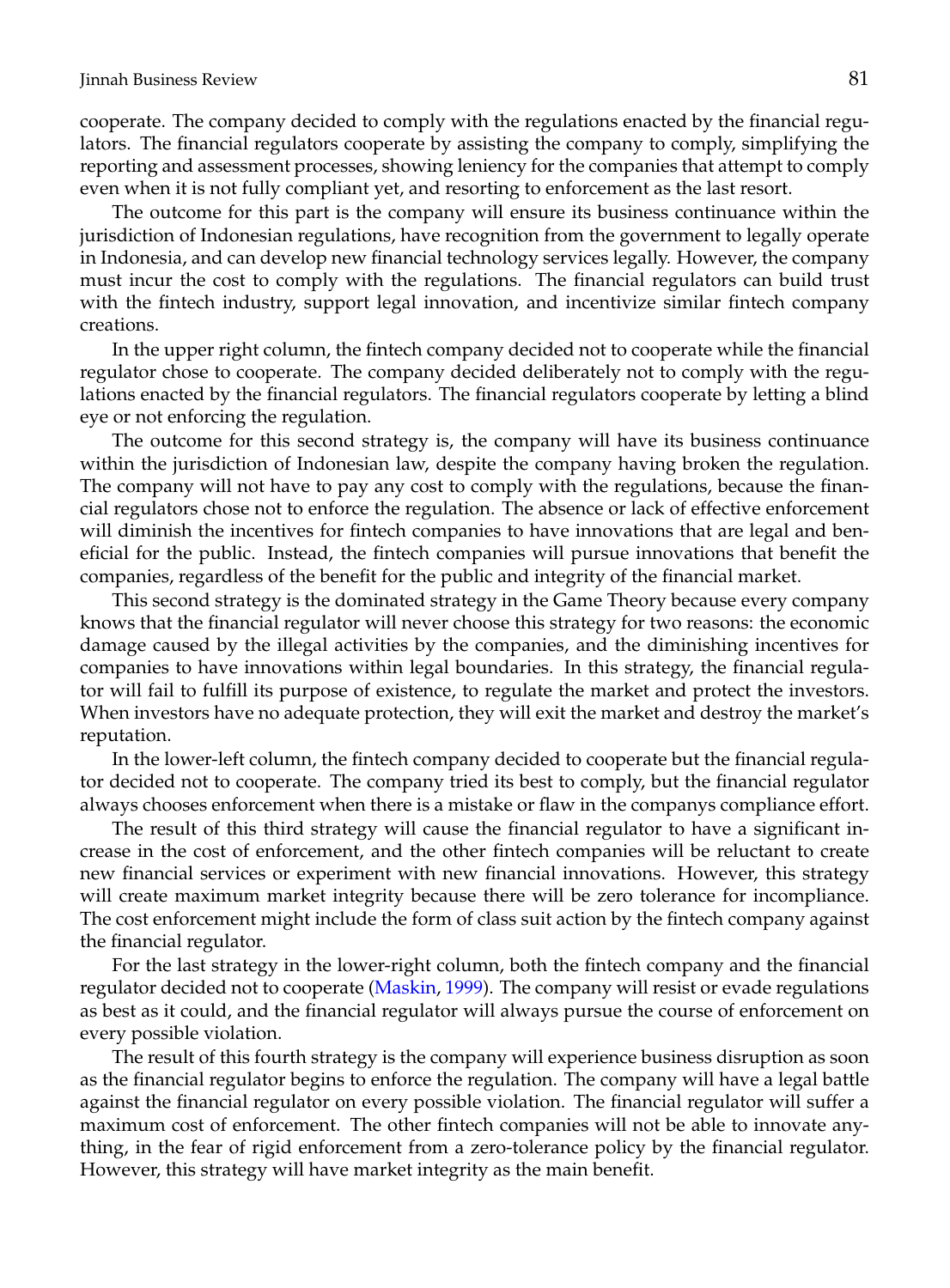The four strategy payoffs can be ranked from the highest to the lowest as follow: first, both the fintech company and financial regulator cooperate - as the dominant strategy; second, the fintech company cooperates and the financial regulator does not cooperate; third, both the fintech company and financial regulator do not cooperate; fourth, the company does not cooperate and the financial regulator cooperate as the dominated strategy. This ranking assumes that action by either the Fintech Company or financial regulator will result in a reaction by the other. This also means the optimal strategy is for both the company and the financial regulator to cooperate until one of them does not cooperate.

The fintech companies should anticipate if the financial regulator will choose not to cooperate. In this case, the fintech company should choose to cooperate to minimize the possible legal battle cost. When the fintech company decided to cooperate, maybe the financial regulator will decide to change its policy to cooperate. This result may be the Nash Equilibrium in this game.

The Nash Equilibrium is used to predict peoples behavior in a game, identify the situations in which there is tension, and possible interactions among the players [\(Nash,](#page-11-25) [1951\)](#page-11-25). The result in this paper can be used to predict the behaviors of financial regulators and fintech companies in Indonesia, the situations that might arise due to the actions taken by both players, and the kind of interactions that might happen during the interaction.

The financial regulator could end the game for the fintech company that deliberately does not cooperate, which means the specific game will not be repeated for that particular fintech company. The lesson from this ended game will benefit the whole industry to understand the strategies and outcomes preferred by the financial regulator.

Based on this framework, Indonesian financial regulators should offer good faith to assist fintech companies to comply and to reward the fintech companys effort to comply by showing lenience. The Indonesian fintech company should also try at its best to be fully compliant with the regulation while innovating within legal boundaries.

Despite the clear outcome of the game, this paper has limitations that offer several opportunities for future research. Some directions could be particularly fruitful to extend the current work:

What will happen if one of the players decides not to use rational decisions, for example, due to public pressure? Which strategies are best in this situation? In November 2015, the Indonesian government forbade one of the Indonesian biggest fintech companies to stop its operation after being pressured by the conventional transport company consortiums. However, due to the public pressure from the fintech users and the drivers who numbered far above the affected conventional transport workers, the government revoked the ban in December 2015. Will the size, social impact, and other unforeseen benefits from fintech companies affect the decision to cooperate / not cooperate with the financial regulators? What other factors might influence the strategic decision of each player?

In the non-cooperative games with compact strategy sets and continuous payoff functions, will there be a Pareto optimal Nash Equilibria in mixed strategy? In other words, when one of the players decided to change from cooperating to non-cooperate, followed by the noncooperate by the other player in the next continuous games, will there be a point where the outcome would be maximized for each player that makes the game finally stopped because there is a no more possible way to increase a players outcome? Is there be a point where both financial regulator and fintech company decided not to cooperate, but at one point reach the maximized result for each of them, then both decided to cooperate to maximize the outcome?

Fintech companies often grow in countries where conventional financial industries are relatively not strong compared to the developed countries [Das et al.](#page-10-7) [\(2019\)](#page-10-7); [Hornuf et al.](#page-11-10) [\(2016\)](#page-11-10),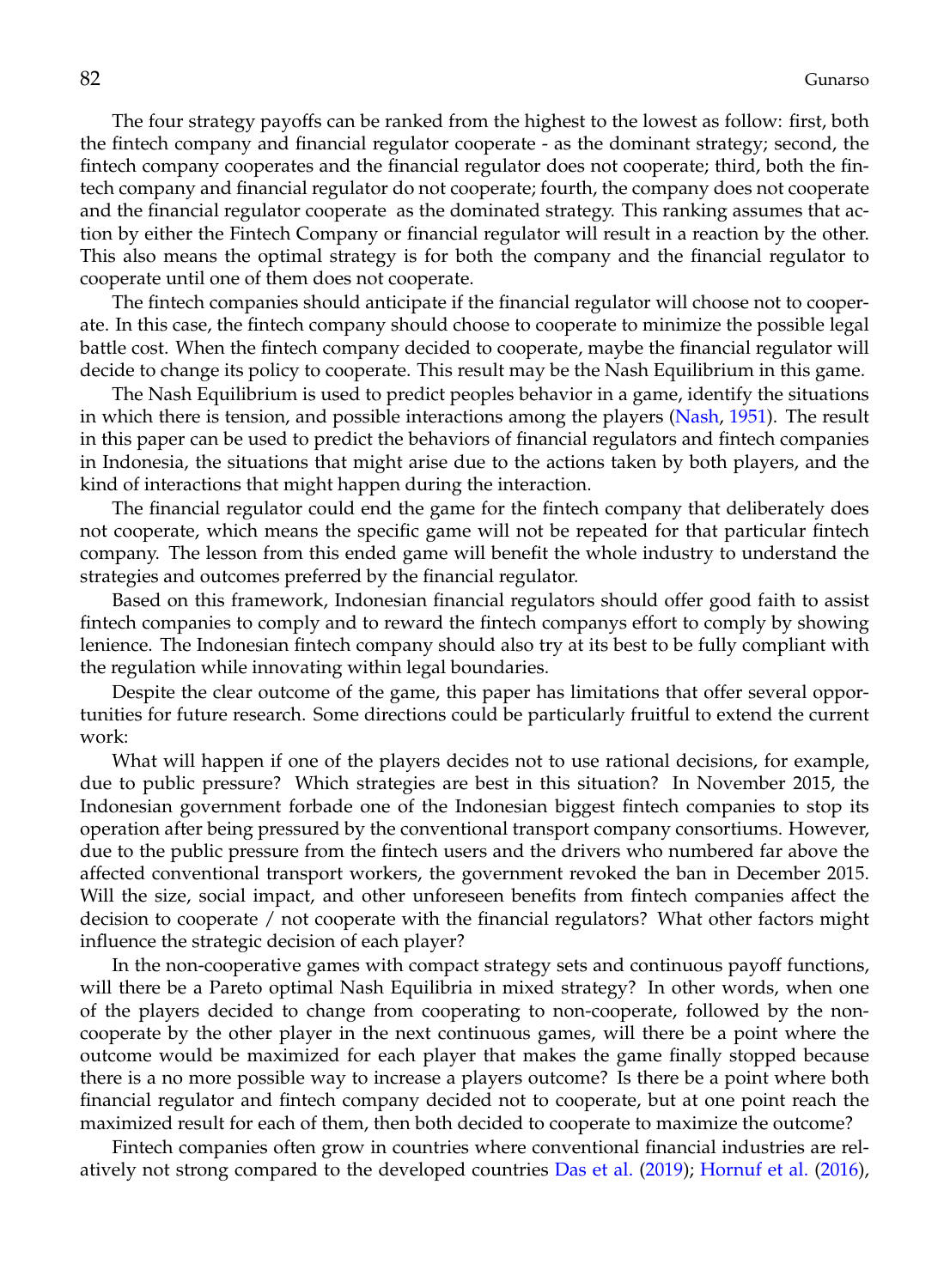and the developing countries often have a high rate of corruption in law enforcement. What are the best strategies in countries where corruption and cronyism are rampant? If a country has a high rate of corruption or other deviation from good and clean government, what are the components in the payoff matrix? Should the players pursue rational strategies as expected in the Game Theory, or should the players resort to the nonrational strategy as long as it benefits the fintech companies?

In the real world of the Indonesian fintech industry where people within the companies and regulators are experienced at playing the games they are involved in, the players have accumulated much more learning and play generally good strategies either by calculation or by trained instinct.

For real-life complex games within the fintech industry, strategically aware players can use computers or consultants to do the calculations. It is necessary to analyze the starting points of such games and for predicting their outcomes [\(Dixit and Skeath,](#page-10-6) [2015\)](#page-10-6). This first pass at the analysis can be later modified in the particular context of compliance, to recognize that players may make mistakes and that some games may become too complex to be solved unaided directly with the existing rules of the game. Therefore, the rules when necessary should be adjusted to meet the accommodated goals of the maximum and sustainable benefits for the consumers.

People may bring many considerations and preferences into their choices besides their rewards. Game theorists should include in their analysis of games the players concerns for fairness or altruism, as stated by [Dixit and Nalebuff](#page-10-5) [\(2008\)](#page-10-5), Behavioral game theory extends rationality rather than abandoning it.

Frontier research in game theory includes in the players objectives their concerns for equity, altruism, second-round concern to reward or punish others whose behavior reflects or violates these precepts, backward reasoning, interpretation and manipulating information, cooperation and coordination, auction, bidding, contest, and bargaining, among other concerns.

#### **5 Conclusions**

Financial Technology companies in Indonesia operate in an uncertain legal environment due to the lack of functional definition and regulation enforcements by financial regulators. Indonesian financial regulators also face difficulties to define functional definitions because financial regulators in other countries have a similar condition. Fintech as in the current popular understanding, started to gain popularity in early 2000 in the US, early 2010 in China, and mid-2015 in Indonesia. The nature of fintech as an ever-innovative industry created an ever-growing definition and scope of fintech.

The regulation enforcement in Indonesia also faces hurdles as the financial regulators are not omniscient and omnipresent in every circumstance every time. Financial regulators have limited resources and have other tasks than enforcement to do. A financial company who decided not to cooperate, or use a fake cooperation strategy, could expect the probability of the financial regulator failing to notice the companys deliberate violation.

The framework in this paper shows the rational alternatives available for companies and Regulators if both want to continue doing sustainable business in Indonesia. Although the best rational strategy is for both the financial company and fintech company to cooperate, as soon as one of them decides to defect from the cooperate strategy, then the optimum result will differ.

The financial regulator has to understand that enforcement actions may backfire and produce a negative uncontrollable outcome if FA cannot clarify legal definitions while providing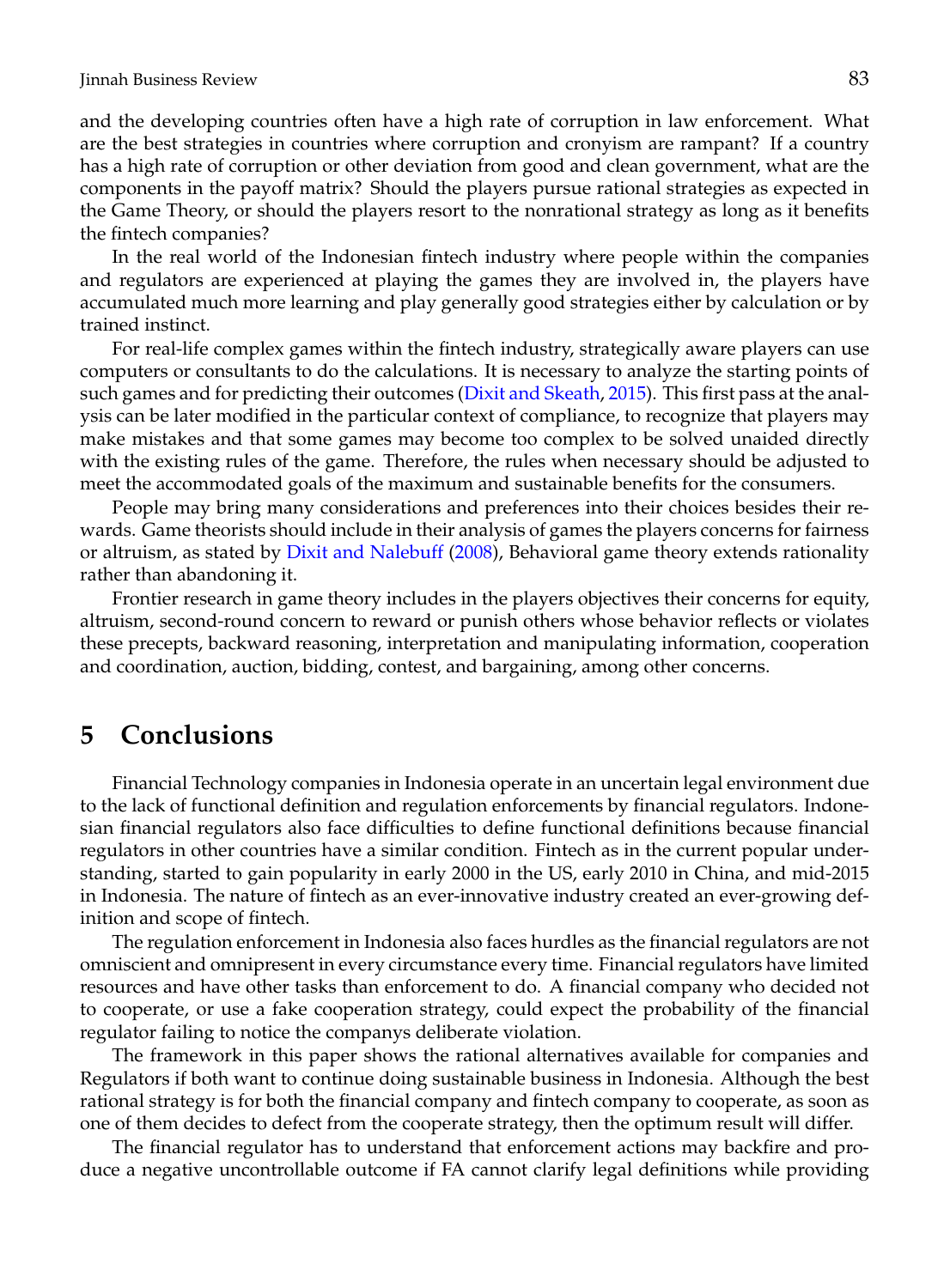enforcement predictability, transparency, and consistency. The financial regulator must use enforcement as the last resort to achieve its objective to promote innovation, protect market integrity, and ensure an optimal level of clarity in the market [\(Yadav and Brummer,](#page-12-3) [2019\)](#page-12-3).

The worst outcome is when the fintech companies in large numbers are not willing to cooperate with FA, which will bring harm to investors, which will hamper the legitimate innovation, then will destroy market integrity.

A primary weakness of this game, was the use of hypothetical actions, benefits, and disadvantages, although other researches have shown that hypothetical actions, benefits, and disadvantages can represent oversimplified the real-world condition in the Game Theory [\(Dixit and](#page-10-6) [Skeath,](#page-10-6) [2015\)](#page-10-6). Considering the various conditions of each Indonesian fintech company, and its unique interactions with the financial regulators, it would not be feasible nor possible for every interaction to be represented in this game.

An additional weakness of the present analyses was the assumption that there was no backdoor cooperation between the agents within the players, which is quite common to happen in a new industry in the developing countries that has no clear definition and regulation for that new industry. The backdoor access is sometimes necessary, even for governments from developed countries, to seek solutions for unforeseen problems that have not been regulated yet.

Regardless of the weaknesses, this paper confirms and extend the findings of [Brummer and](#page-10-8) [Yadav](#page-10-8) [\(2018\)](#page-10-8); [Magnuson](#page-11-3) [\(2018\)](#page-11-3), who call for wide-ranging reconceptualization of financial regulation, especially for the financial technology industry. This reconceptualization must come in the form of effective cooperation between the fintech companies and the financial regulators of a country. As the fintech industry is still fragmented with many smaller and decentralized players, the risk of not cooperating of any player or bad governance system, could result in higher risks of adverse economic shocks.

A stark warning has been issued by [Ostrom](#page-11-26) [\(1990\)](#page-11-26), that The dilemma never fully disappears, even in the best operating systems. No amount of monitoring or sanctioning reduces the temptation to zero. Instead of thinking of overcoming or conquering tragedies of the commons, effective governance systems cope better than others.

### **References**

- <span id="page-10-1"></span>Adriana, D. and Dhewantoa, W. (2018). Regulating p2p lending in indonesia: Lessons learned from the case of china and india. *Journal of Internet Banking and Commerce*, 23(1):1–19.
- <span id="page-10-8"></span>Brummer, C. and Yadav, Y. (2018). Fintech and the innovation trilemma. *Geo. LJ*, 107:235.
- <span id="page-10-4"></span>Chishti, S. and Barberis, J. (2016). *The Fintech book: The financial technology handbook for investors, entrepreneurs and visionaries*. John Wiley & Sons.
- <span id="page-10-0"></span>Cumming, D. J., Johan, S., and Pant, A. (2019). Regulation of the crypto-economy: Managing risks, challenges, and regulatory uncertainty. *Journal of Risk and Financial Management*, 12(3):126.
- <span id="page-10-7"></span>Das, R., Goswami, S., and Konar, A. (2019). Relationship between nash equilibria and pareto op-

timal solutions for games of pure coordination. In *2019 10th International Conference on Computing, Communication and Networking Technologies (ICCCNT)*, pages 1–7. IEEE.

- <span id="page-10-5"></span>Dixit, A. K. and Nalebuff, B. (2008). *The art of strategy: a game theorist's guide to success in business & life*. WW Norton & Company.
- <span id="page-10-6"></span>Dixit, A. K. and Skeath, S. (2015). *Games of strategy: Fourth international student edition*. WW Norton & Company.
- <span id="page-10-3"></span>EC, E. (2011). Communication from the commission to the european parliament, the council, the european economic and social committee and the committee of the regions. *A roadmap for moving to a competitive low carbon economy in*, 2050.

<span id="page-10-2"></span>Fader, P. S. and Hauser, J. R. (1988). Implicit coali-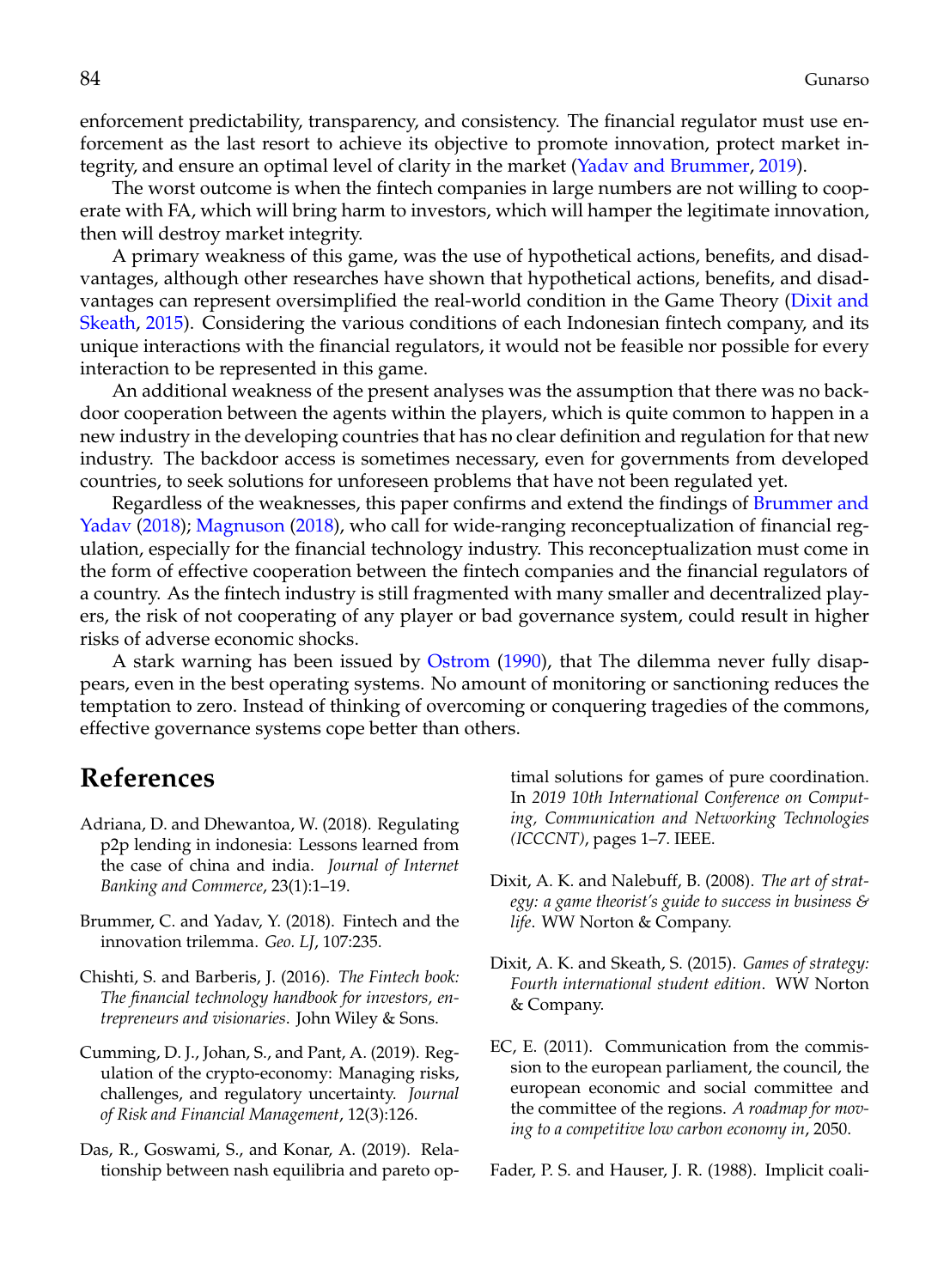tions in a generalized prisoner's dilemma. *Journal of Conflict Resolution*, 32(3):553–582.

- <span id="page-11-11"></span>Flaming, M. (2021). Digitization in microfinance case studies of pathways to success.
- <span id="page-11-22"></span>Geckil, I. K. (2016). *Applied game theory and strategic behavior*. Chapman and Hall/CRC.
- <span id="page-11-14"></span>Gobble, M. M. (2015). Regulating innovation in the new economy. *Research-Technology Management*, 58(2):62–67.
- <span id="page-11-0"></span>Gobble, M. M. (2017). Defining the sharing economy. *Research-Technology Management*, 60(2):59– 63.
- <span id="page-11-7"></span>Gomber, P., Koch, J.-A., and Siering, M. (2017). Digital finance and fintech: current research and future research directions. *Journal of Business Economics*, 87(5):537–580.
- <span id="page-11-5"></span>Guseva, Y. (2020). The sec, digital assets, and game theory. *J. Corp. L.*, 46:629.
- <span id="page-11-13"></span>Hassani, H., Huang, X., and Silva, E. (2018). Digitalisation and big data mining in banking. *Big Data and Cognitive Computing*, 2(3):18.
- <span id="page-11-23"></span>Hogarth, R. M. and Karelaia, N. (2006). Regions of rationality: Maps for bounded agents. *Decision Analysis*, 3(3):124–144.
- <span id="page-11-21"></span>Holt, C. A. and Roth, A. E. (2004). The nash equilibrium: A perspective. *Proceedings of the National Academy of Sciences*, 101(12):3999–4002.
- <span id="page-11-10"></span>Hornuf, L. et al. (2016). The emergence of the global fintech market: Economic and technological determinants. Technical report, Institute of Labour Law and Industrial Relations in the European Union (IAAEU).
- <span id="page-11-16"></span>Im, I., Hong, S., and Kang, M. S. (2011). An international comparison of technology adoption: Testing the utaut model. *Information & management*, 48(1):1–8.
- <span id="page-11-17"></span>Insights, C. (2019). Fintech trends to watch. *CB Insight*.
- <span id="page-11-4"></span>Kharisma, D. B. (2020). Urgency of financial technology (fintech) laws in indonesia. *International Journal of Law and Management*.
- <span id="page-11-1"></span>Lee, J. (2020). Access to finance for artificial intelligence regulation in the financial services industry. *European Business Organization Law Review*, 21(4):731–757.
- <span id="page-11-2"></span>Liu, J. and Serletis, A. (2019). Volatility in the cryptocurrency market. *Open Economies Review*, 30(4):779–811.
- <span id="page-11-3"></span>Magnuson, W. (2018). Regulating fintech. *Vand. L. Rev.*, 71:1167.
- <span id="page-11-20"></span>Mankiw, N. G. (2020). *Principles of economics*. Cengage Learning.
- <span id="page-11-6"></span>Manyika, J., Lund, S., Singer, M., White, O., and Berry, C. (2016). Digital finance for all: Powering inclusive growth in emerging economies. *McKinsey Global Institute*, pages 1–15.
- <span id="page-11-24"></span>Maskin, E. (1999). Nash equilibrium and welfare optimality. *The Review of Economic Studies*, 66(1):23–38.
- <span id="page-11-25"></span>Nash, J. (1951). Non-cooperative games. *Annals of mathematics*, pages 286–295.
- <span id="page-11-8"></span>Omarova, S. T. (2019). New tech v. new deal: Fintech as a systemic phenomenon. *Yale J. on Reg.*, 36:735.
- <span id="page-11-26"></span>Ostrom, E. (1990). *Governing the commons: The evolution of institutions for collective action*. Cambridge university press.
- <span id="page-11-9"></span>Ozili, P. K. (2018). Impact of digital finance on financial inclusion and stability. *Borsa Istanbul Review*, 18(4):329–340.
- <span id="page-11-18"></span>Room, S. C. C. R. et al. (2020). Strategic plan 2020- 2023. *South Carolina State Documents Depository*.
- <span id="page-11-15"></span>Sangwan, V., Prakash, P., Singh, S., et al. (2019). Financial technology: a review of extant literature. *Studies in Economics and Finance*.
- <span id="page-11-12"></span>Scott, S. V., Van Reenen, J., and Zachariadis, M. (2017). The long-term effect of digital innovation on bank performance: An empirical study of swift adoption in financial services. *Research Policy*, 46(5):984–1004.
- <span id="page-11-19"></span>Straffin Jr, P. D. (1993). *Game theory and strategy*, volume 36. MAA.